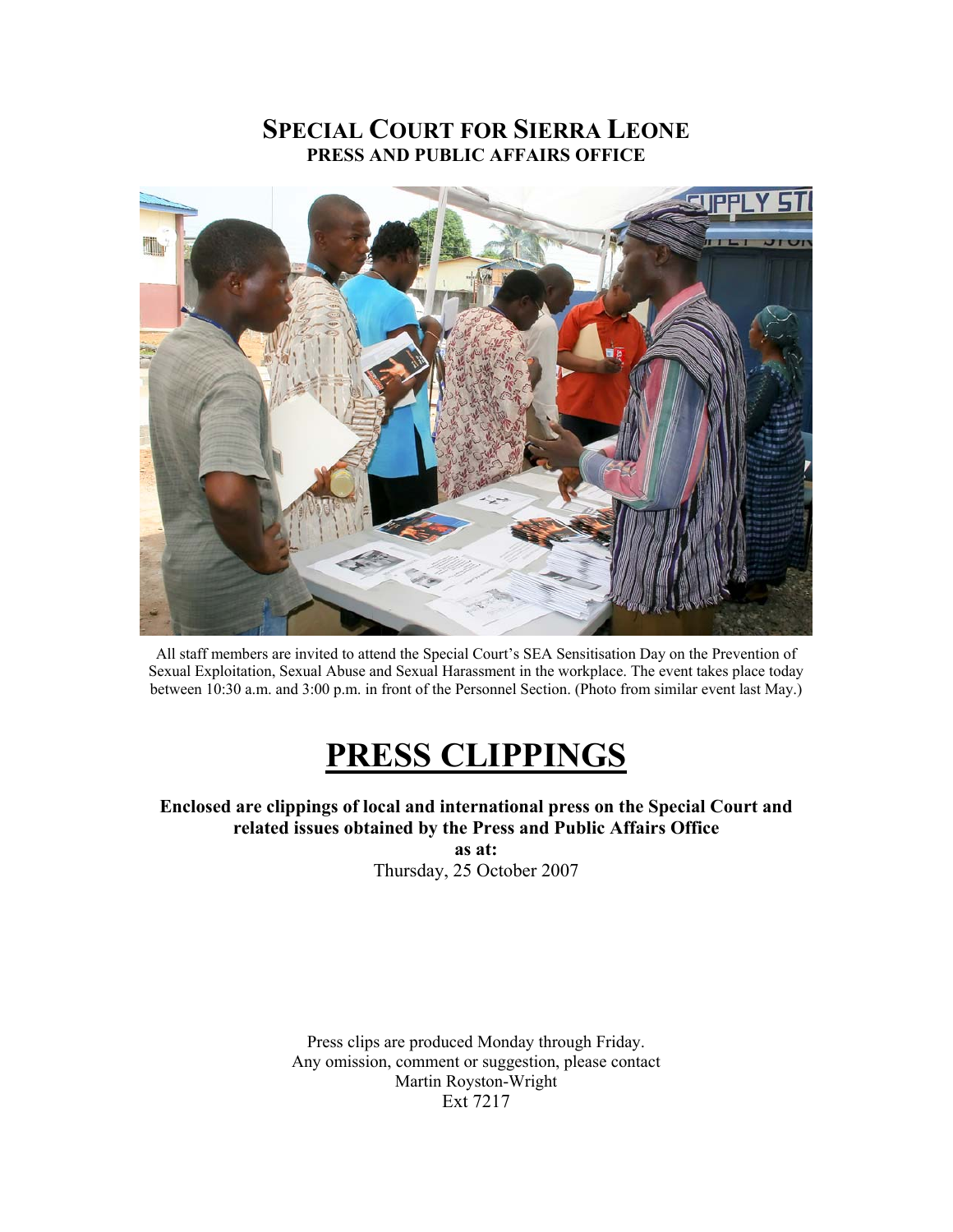| <b>Local News</b>                                                       |           |
|-------------------------------------------------------------------------|-----------|
| Eleven Years of War in Sierra LeoneUS\$5.1 Billion / Standard Times     | Page 3    |
| <b>International News</b>                                               |           |
| Liberia's President Sirleaf Assesses U.S. Visit / Voice of America      | Page 4    |
| UNMIL Public Information Office Media Summary / UNMIL                   | Pages 5-6 |
| War Crimes Justice Reform Urged / Institute for War and Peace Reporting | Pages 7-8 |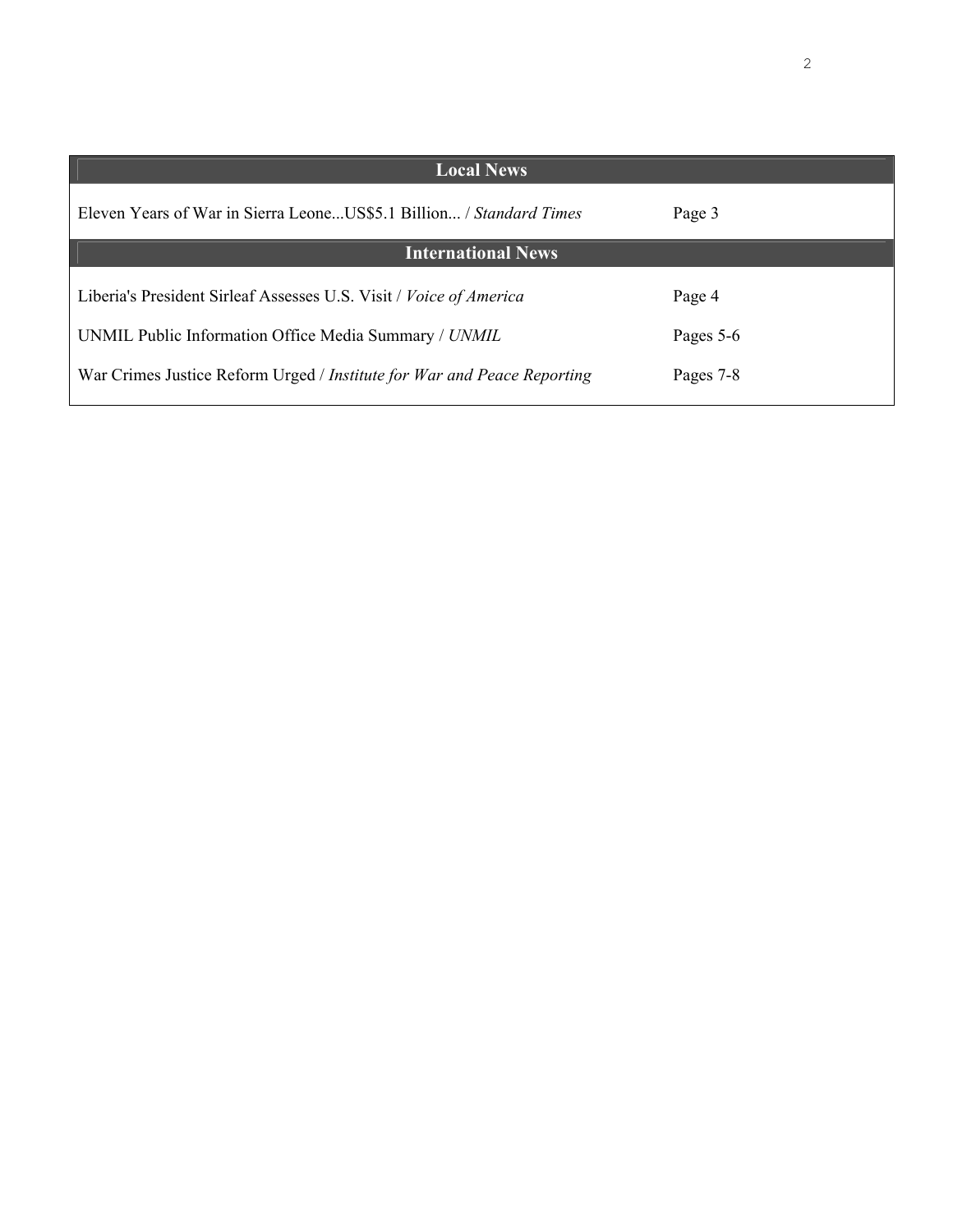# Standard Times (Online)

Tuesday, 23 October 2007

#### **Eleven Years Of War in Sierra Leone...US\$5.1 Billion Down the Drain Due to Armed Conflict**

A recent study, "Africa's Missing Millions", is the first time analysts have calculated the overall effects of conflict on gross domestic product (GDP). The report, a joint effort of Oxfam, the International Action Network On Small Arms (IANSA) and Safeworld, shows that on the average, a war, a civil war or insurgency shrinks an African economy by 15 percent.

Liberia, and Sierra Leone are two countries in West Africa that have suffered the ravages of war.

For a break down of the direct impact of war on these two countries, Nightline's Akwei Thompson spoke with Rebecca Peters, the director of IANSA who said:

" The way that this study was done was we measured the difference between what a country's GDP should have been if it had not been affected by armed conflict and compared that with what it actually was. "And so, for example, in the case of Liberia we estimate that Liberia lost about 58 percent of the value of its economy due to armed conflict and that came to about 5.9 billion dollars." This, she said, that had a huge economic impact on Liberia,

In the case of Sierra Leone, Rebecca Peters said " we estimate that Sierra Leone lost about 37 percent of the economic development that it should have had during the conflict; it's about 5.1 billion that Sierra Leone is estimated to have lost because of armed conflict."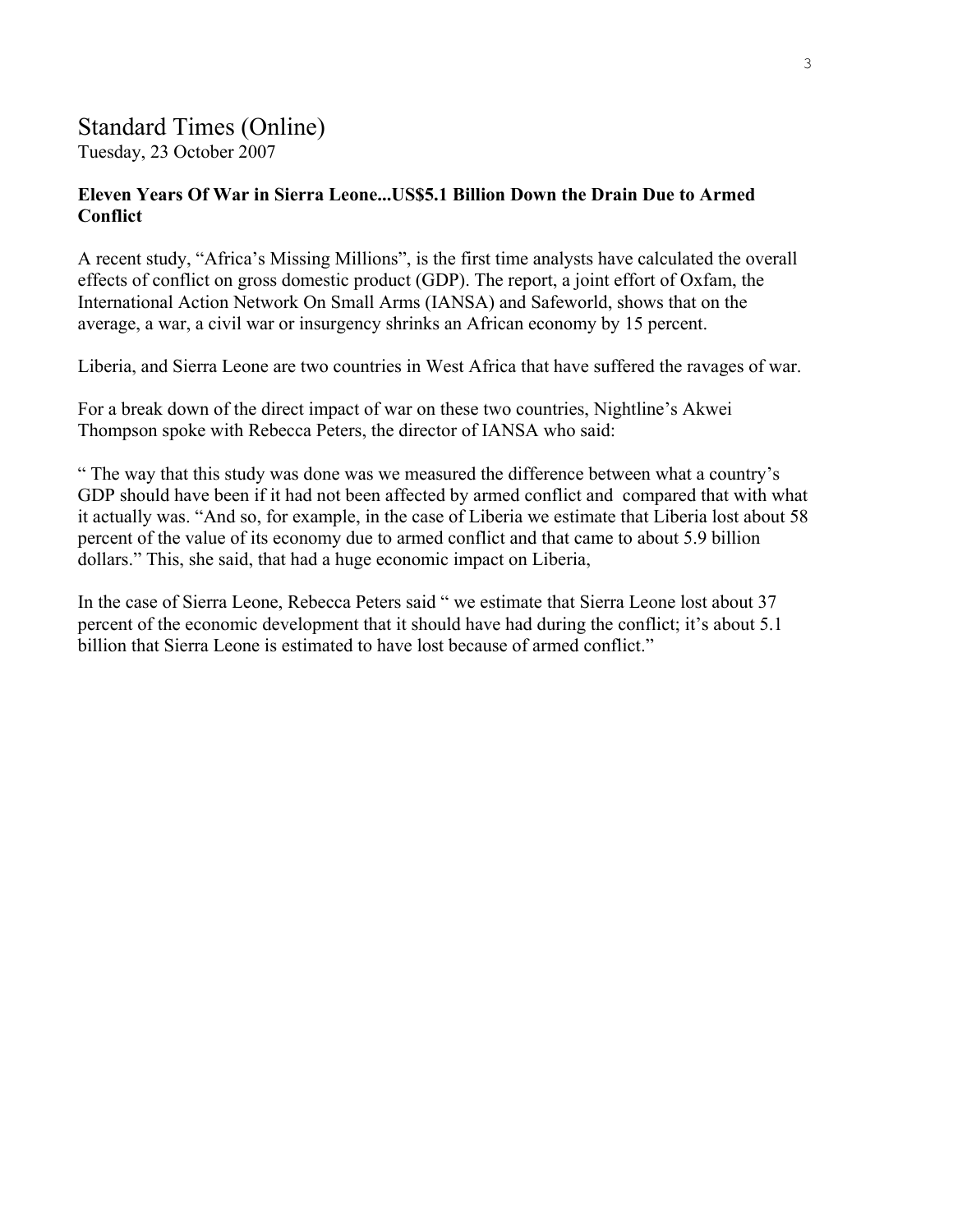## Voice of America Thursday, 25 October 2007

#### **Liberia's President Sirleaf Assesses U.S. Visit (Excerpt)**

-SNIP-

The Liberian House of Representatives voted down a bill submitted by President Sirleaf, which would have frozen the assets of former officials of former President Charles Taylor on the

grounds the bill was unconstitutional.



President Sirleaf said her government was only acting to fulfill a requirement of the United Nations.

"The freezing of assets is not the seizing of assets. The freezing of assets simply says we put a stop on it until you go to the court to establish whether or not the public trust has been violated. But the debate is on in our legislature when they return from recess, the debate will continue. If

there are reasons to revise the bill to make it more acceptable while achieving the same objective, then we will go ahead and do that. But we are committed to carrying out this commitment, which we have made to the Liberian people and to our partners in the international community," she said.

-SNIP-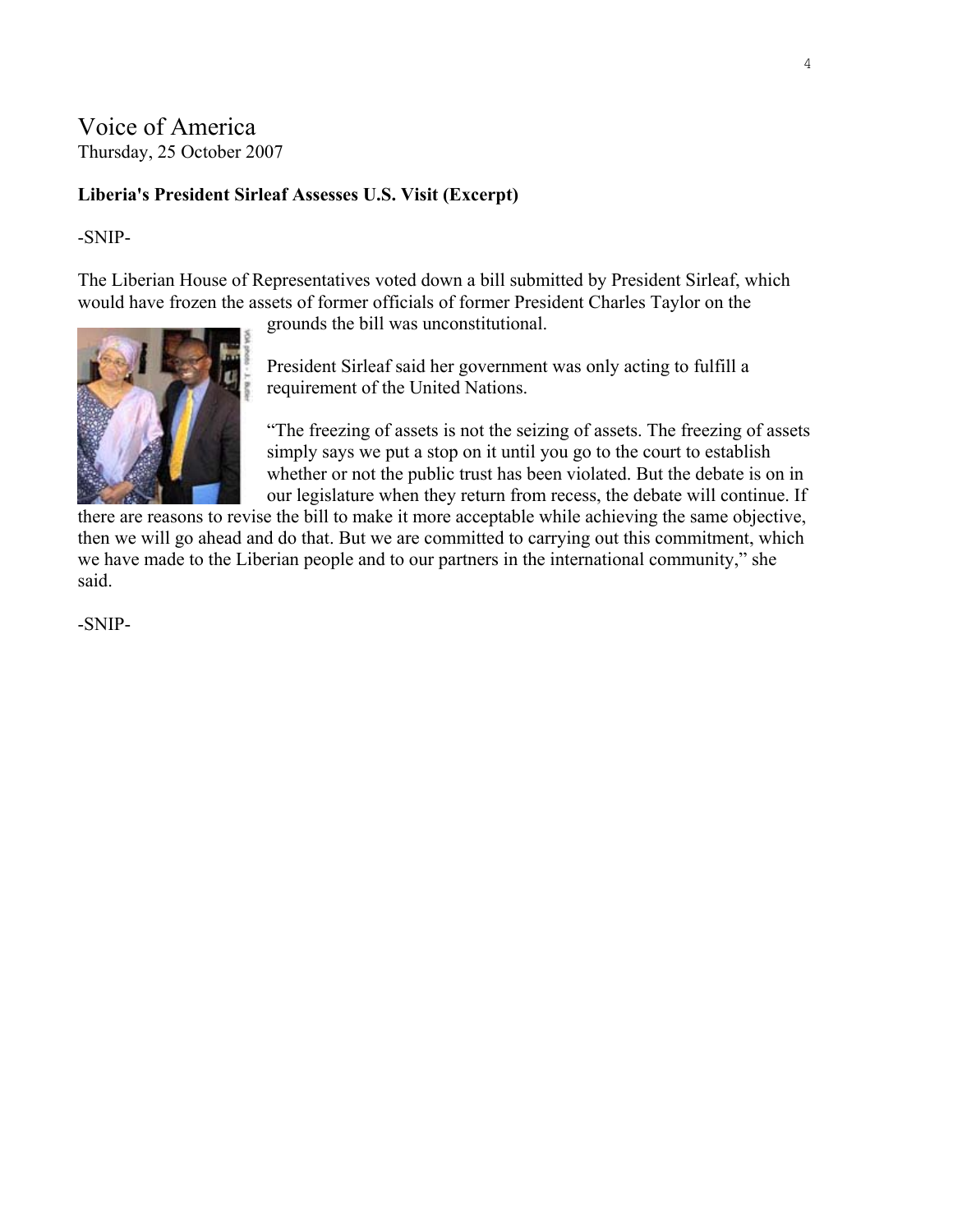

United Nations Mission in Liberia (UNMIL)

## **UNMIL Public Information Office Media Summary 24 October 2007**

*[The media summaries and press clips do not necessarily represent the views of UNMIL.]*

### **International Clips on Liberia**

10/24/2007 11:33:27

# **Liberia's truth commission back to work after nearly a year's break**

Source: Agence France-Presse English Wire Date: October 24, 2007

MONROVIA, Oct 24, 2007 (AFP) - Liberia's Truth and Reconciliation Commission (TRC) has resumed taking evidence of atrocities committed over two decades, a task it had to suspend last November, it announced on Wednesday. Dozens of workers last week started deploying anew across the war-battered west African country to document evidence from victims of atrocities in civil crises spanning 24 years until peace in 2003. In a statement, the TRC said since that October 18, "124 statement-takers have been sent throughout the country to get statements from victims of war."

#### **International Clips on West Africa**

10/24/2007 04:06:36

#### **Sierra Leone bans scrap metal exports over pillaging fears**

Agence France-Presse English Wire via NewsEdge Corporation :

FREETOWN, Oct 23, 2007 (AFP) - Sierra Leone, battling to rebuild its infrastructure, on Tuesday banned trading in scrap metals after hundreds of kilometres (miles) of power transmission cables were stripped down for export to Europe. Collection and export of scrap metal has in recent years become a lucrative business in the war-scarred and impoverished west African state, where gangs of youths risk their lives snapping off overhead highvoltage electrical cables and carting them away for export overseas.

#### **Local Media – Newspaper**

#### **Liberia Celebrates United Nations Day**

*(*Daily Observer and Daily Observer*)* 

- Official ceremonies marking the  $62^{nd}$  Anniversary of the United Nations Day, today, 24 October 2007 will take place in several parts of Monrovia.
- Students from several parts of Monrovia and its environs are expected to assemble at the Antoinette Tubman Stadium this morning to parade throughout the principal streets of the city, as part of several other activities marking the celebration of the United Nations Day.
- The parade will be climaxed at the Centennial Memorial Pavilion in Monrovia, where an official ceremony would be held.
- Vice President Joseph N. Boakai will make a special statement during the ceremony, while the Deputy Minister of Foreign Affairs, William Bull would deliver the UN Day Address.
- In his special message, the UN Secretary-General, Ban Ki-Moon noted that the world is changing in the United Nations' favour, as more people and Governments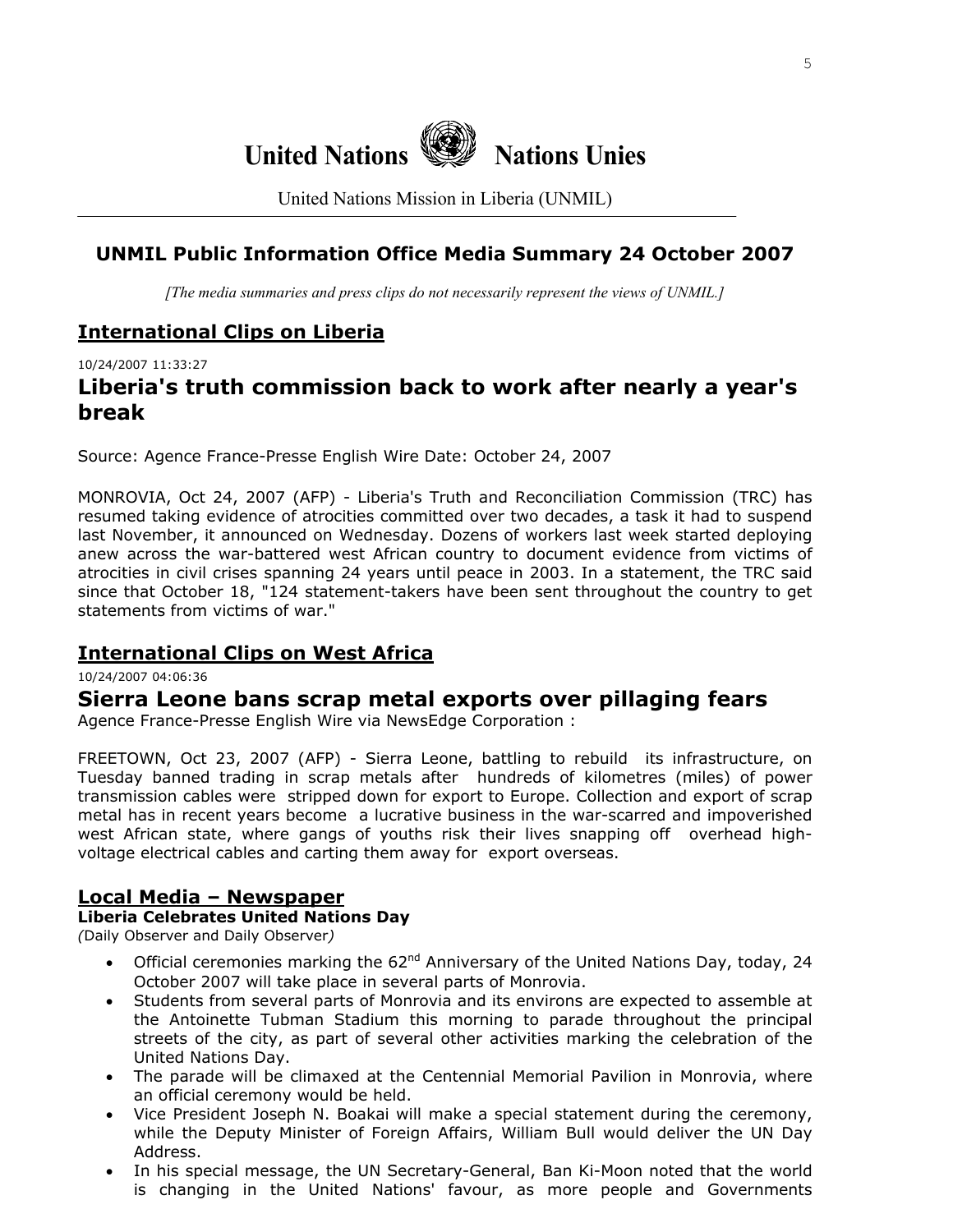understand that multilateralism is the only path in their interdependent and globalizing world.

• According to him, global problems demand global solutions, and doing it alone is not a viable option, "Whether we are speaking of peace and security, development, or human rights. The demands on our Organization are growing everyday," he added.

#### **President Sirleaf Dedicates 2007 Freedom Award to Liberian Children**

*(The Inquirer)* 

- President Ellen Johnson Sirleaf on Tuesday night received the 2007 National Freedom Award in Memphis, Tennessee. Mrs. Sirleaf dedicated the award to the children of Liberia who she said deserve a chance to smile again. The President said her commitment to create more opportunities for the Liberian child remains unwavering.
- "It is a struggle for the freedom of our children, so that no child goes to bed hungry; so that our children can go to bed, knowing that they are save; that our children go to school to learn and be whatever they want to be," the President told a jammed packed audience at the Temple of Deliverance edifice in Memphis, Tennessee on Tuesday.
- According to a dispatch, quoting Presidential Press Secretary Cyrus Wleh Badio, who is travelling with the President, the Liberian leader expressed satisfaction that her inaugural promise to make the Liberian child smile once again is being realized. She attributed the modest success to peace and security the country now enjoys, as well as the international goodwill the government continues to receive.
- President Sirleaf expressed thanks to the National Civil Rights Museum for selecting her as one of three recipients for this years Awards. "I am exalted by the experience in Memphis; I go back to thousands of the young people of my country, who are in there own struggle for survival, peace, and justice, knowing that we have an obligation to meet their needs," the President emphasized.

**Local Media – Radio Veritas** *(News monitored today at 1:45 am)* 

#### **Public Gives Mixed Reactions to UN Day Celebrations in Liberia**

- Radio Veritas exhibited an exemplary coverage of today's ceremonies to mark the observance of United Nations Day. On its current affairs phone-in programme, 'Topical Issues,' Radio Veritas sampled the views of Liberians, most of whom recognized the relevance and continued to cherish UNMIL and the United Nations system for its role in restoring and maintaining peace in Liberia.
- A few Liberians, according to the station, said despite the progress made so far in Liberia, the UN needed to reform its bureaucracy, address the issue of Sexual Exploitation and Abuse (SEA) involving its personnel and prepare the population for an eventual troop reduction in Liberia.
- The SRSG Mr. Alan Doss has repeatedly said that 'UNMIL will retain a robust presence at least through the year 2010 and possibly beyond.'
- The theme for the observance of this year's celebration is 'Global Health: A Critical Component to Development.' On the subject, others said the UN continues to demonstrate the theme in Liberia by helping to keep the population healthy as well as contributing to the development of the country.
- The United Nations was founded in 1945 to replace the League of Nations, in the hope that it would intervene in conflicts between nations and thereby avoid war. The organization began with 50 countries signing the United Nations Charter.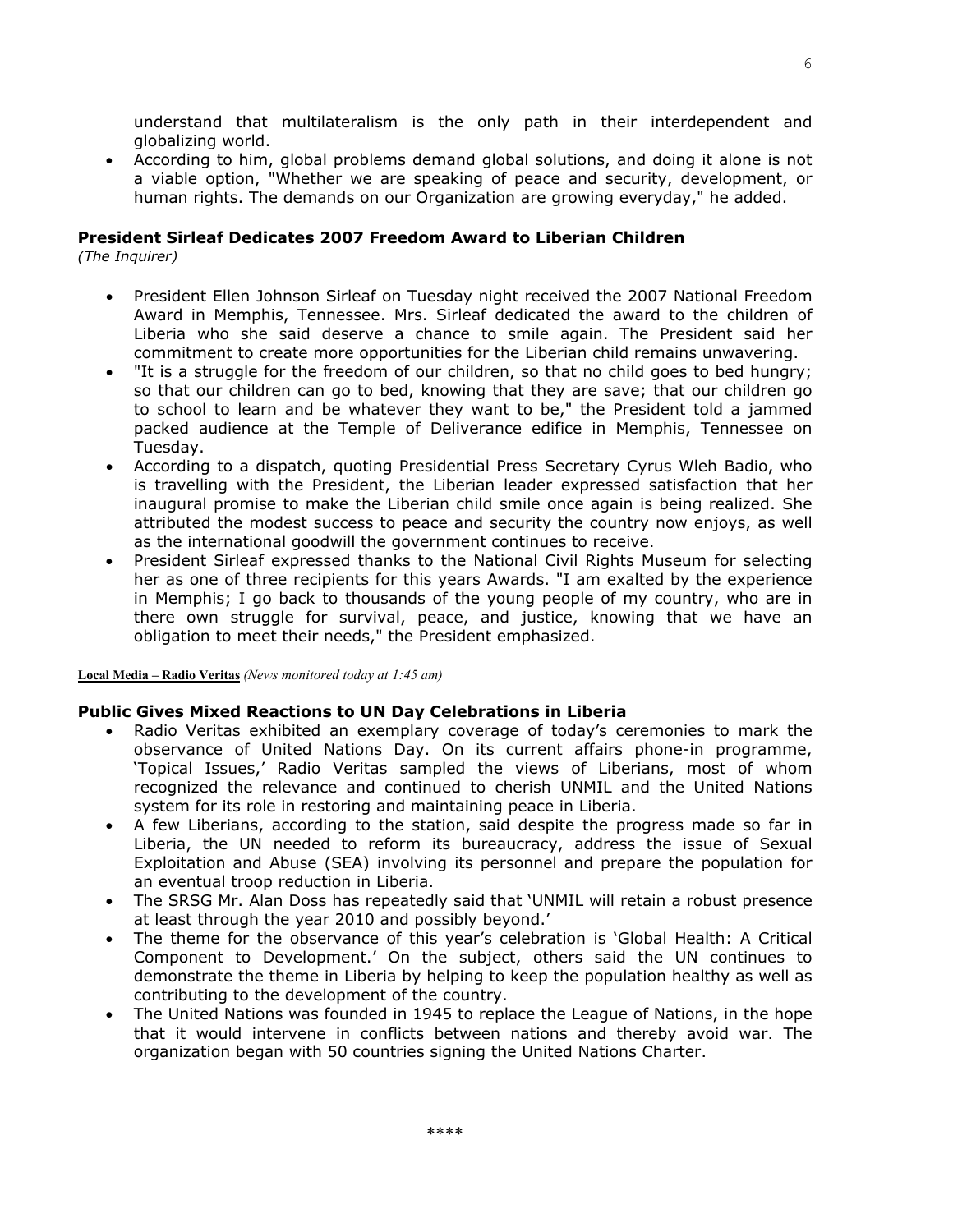# Institute for War and Peace Reporting

Wednesday, 24 October 2007

### **War Crimes Justice Reform Urged**

Activists call on government to end military's monopoly on war crimes trials.

By Sonia Nezamzadeh in The Hague and Desire-Israel Kazadi in Kinshasa (AR No. 140, 24-Oct-07)

NGOs are urging the authorities in the Democratic Republic of Congo, DRC, to pass proposed legislation which would allow civilian trials of war crimes suspects, who at present can only be prosecuted in military courts.

Congolese lawmakers have drafted a bill called the law of implementation, which integrates several elements of the International Criminal Court's Rome Statute - that sets out the jurisdiction, structure and functions of the ICC - into DRC national legislation.

A draft of the law was sent to the national assembly for approval in September 2005. But it has lingered there ever since, despite at the time being welcomed as an important step forward by a number of parties - including the government officials who sponsored the bill, Kinshasa and Ituribased civil society organisations and several legal experts.

Christian Hemedi Bayolo, coordinator for the National Coalition for the International Criminal Court, NC-ICC, in DRC, is calling for the urgent adoption of the implementation law.

"The laws which are currently enforced are deeply insufficient and [don't conform] with the Rome Statute with regard to… crimes of genocide, war crimes and crimes against humanity," he said.

At present, war crimes suspects can only be tried in military courts, but these are far from satisfactory - plagued as they are by inconsistent procedure, judicial misconduct and resource shortages.

Military courts have tried several cases relating to abuses in the Congolese conflict. In February, 13 soldiers were convicted of massacring civilians in Ituri. And in April 2006, seven officers were found guilty of mass rape - the first time rape was tried as a crime against humanity in the Congo.

At the moment, the DRC's legal system allows for the Rome Statute to be directly applied only in military trials.

Benjamin Yogolelo, a journalist based in DRC, told IWPR that the law of implementation is of "capital importance", since it would permit Congolese law to try perpetrators of international crimes in civilian courts.

"The adoption of such a law would contribute to the reduction of impunity," he said.

In efforts to push the issue into the public domain, NGOs are now publishing editorials on the benefits of adopting such a law.